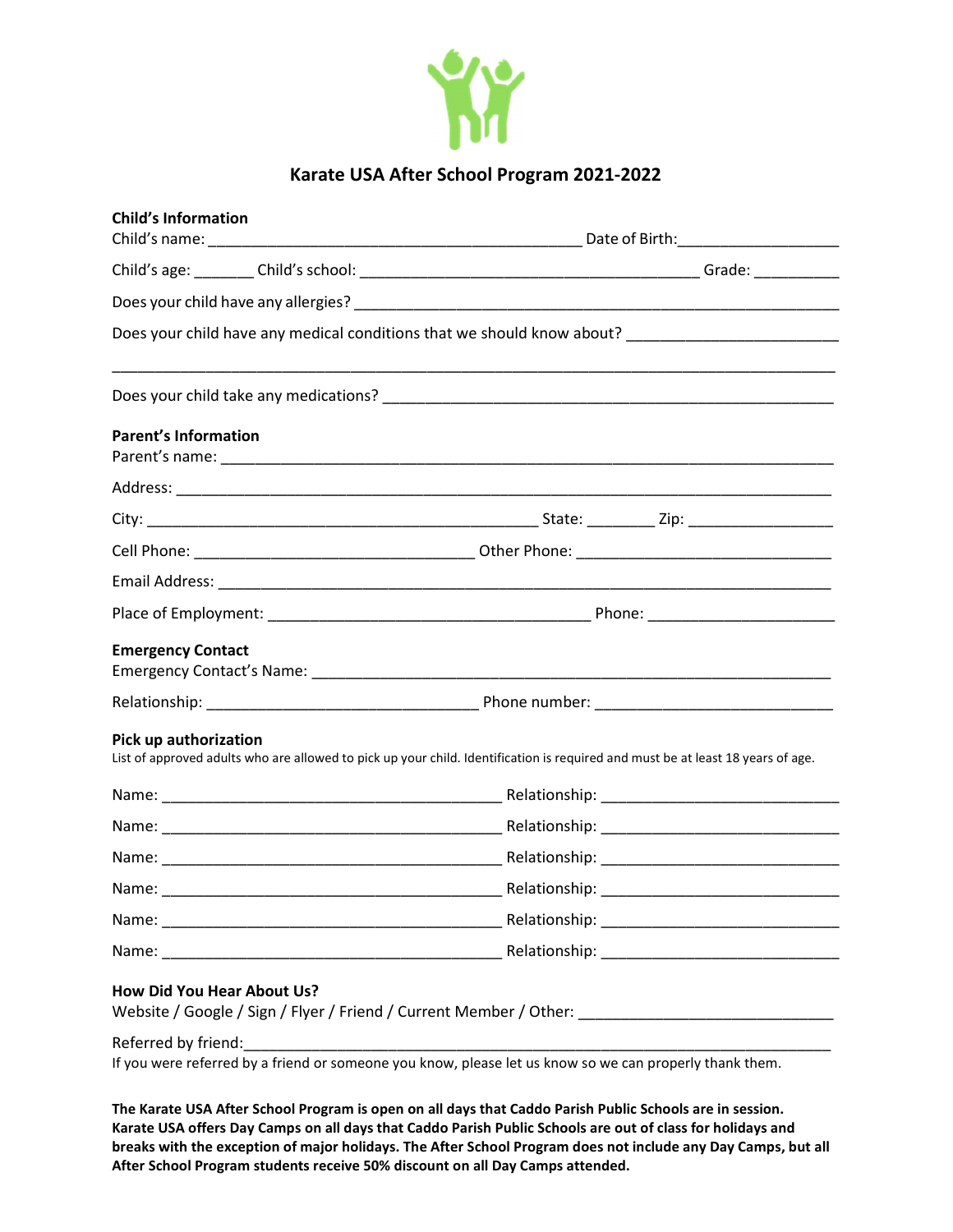# After School Program Information

# Tuition Information

Payment for the After School Program is to be made on the Karate USA App. If registering for weekly payments, the payments will be set up on an automatic weekly charge and will be processed on Fridays for the upcoming week.

### VIP AFTER SCHOOL MEMBERSHIP: 1 easy payment of \$2199

This membership covers the entire school year and is perfect for families that want to make one payment of \$2199 and save \$801. This membership is non-refundable or transferrable. The VIP membership price expires on day 1 of the After School Program. This membership cannot be prorated.

### MONTH TO MONTH MEMBERSHIP: \$75 per week!

This membership is perfect for families that want to attend the After School program on a month-to-month basis. This membership can be cancelled at any time with a 30-day notice. The weekly payments are due the Friday prior to the following week and automatically deducted from your credit card.

### SCHOOL YEAR MEMBERSHIP: Only \$65 per week!

(MOST POPULAR!) Parents love this affordable membership! This is perfect for families that want to receive a discount for committing to the After School program for the entire school year. This membership has a total price of \$2600 and is financed at \$65 per week for 40 weeks. This membership may not be cancelled. Weekly payments of \$65 are due the Friday prior to the following week and automatically deducted from your credit card. This membership must be started at the beginning of the school year.

# Tuition Policy & Late Fee

You have the choice of paying in full at the beginning of the school year or on a weekly basis. Weekly tuition is set up to be paid automatically with a credit card through our online software. If your credit card number changes, please let us know. WEEKLY tuition is charged the Friday prior to the week attended. There are no discounts for days, or weeks missed. If for any reason tuition is not paid, it will incur an additional \$10 a week late fee until paid. \*\*The full school year membership option is a set price paid out over the 40 weeks of the school year.

# Holidays

The Karate USA After School Program is open on all days that Caddo Parish Public Schools are in session. Karate USA offers Day Camps on all days that Caddo Parish Public Schools are out of class for holidays and breaks. The After School Program does not include any Day Camps, but all After School Program students receive 50% discount on all Day Camps attended.

We will be closed on the following holidays: Labor Day, Thanksgiving Day and Black Friday, Christmas Eve/Christmas Day, New Years Eve/New Years Day and Good Friday.

| August 23              | After School Program Begins                       |
|------------------------|---------------------------------------------------|
| September 6            | Labor Day - CLOSED                                |
| October 11-13          | Fall Break - Day Camp available                   |
| October 22             | Professional Development Day - Day Camp available |
| November 22, 23, 24,   | Thanksgiving Break - Day Camp available           |
| November 25, 26        | Thanksgiving - CLOSED                             |
| December 20-23, 27-30  | Christmas Break - Day Camp available              |
| December 24, 25        | Christmas - CLOSED                                |
| December 31, January 1 | New Years - CLOSED                                |
| January 14             | Professional Development Day - Day Camp available |
| January 17             | Martin Luther King Day - Day Camp available       |
| February 21-23         | Winter Break - Day Camp available                 |
| March 18               | Professional Development Day - Day Camp available |
| <b>March 21-25</b>     | Spring Break - Day Camp available                 |
| April 15               | Good Friday - CLOSED                              |
| April 18               | Easter Break - Day Camp available                 |
| May 26                 | Last day of the After School Program              |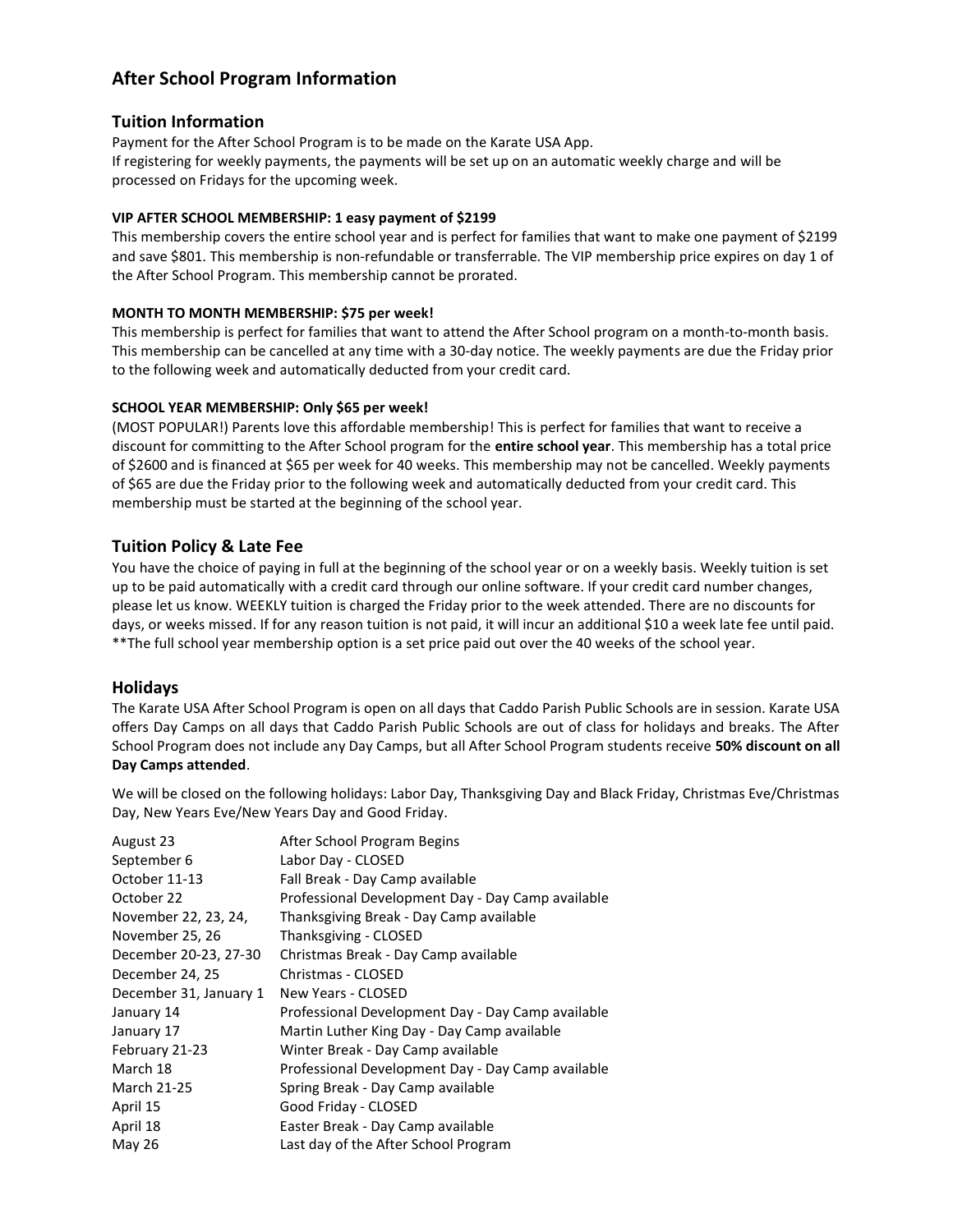### Hours

Supervised activities begin as soon as children arrive and will end at 6:00pm. Please make every effort to be on time. There will be no supervised activities after this time. If you are detained, please call 865-2000 and let us know you will be arriving after 6:00pm. A late fee will be assessed for pickups after 6:00pm. This needs to be paid immediately upon pick-up.

## Absences

If your child is absent from school please let us know by calling 318-865-2000 or text your child's driver.

### Illness

Your children's health is of great importance. If your child becomes ill while at the karate school you will be notified to pick-up your child. Please make sure we have updated information on how to get in touch with you.

#### Pick-Up

- There is a sign out sheet in the After School room. Please sign your child out each day.
- An authorized parent or guardian (18+) must sign out after schooler at pick up.
- Any authorized person will be required to show a picture ID.
- We will not allow an after schooler to leave with someone who is not on the authorized pick-up list and who doesn't have a Photo ID.

### Karate Classes

With enrollment in the After School Program your child may attend one karate class a week (\$67/month value). Please check the class schedule and let us know which class you would like him/her to attend.

# Clothing and Personal Belongings

We encourage the children to be responsible for their own belongings and respect those of others. Each child will have a karate uniform that will stay in their cubby in the After School Room. It can be taken home each Friday to be washed. The kids are allowed to bring personal items from home, however; we will not be responsible for lost items. We have a lost and found box at the school. Please check the box if your child is missing an item. Every few months all items not claimed will be donated to Goodwill.

#### Communication

We will send out emails and/or text and post on our private Facebook group with information regarding schedules, field trips, special events, etc. Please check your email regularly to stay updated.

Facebook Private Group - Please join our private Facebook group for students and parents. www.facebook.com/groups/kusastudentsandparents

#### After School Program Facebook Page

www.facebook.com/ShreveportAfterSchoolandSummerCamp

#### Snacks

We will have snack time when the kids arrive at the school. Snacks provided will be an apple, orange, banana, etc. You are welcome to bring an additional snack. Please refrain from bringing peanut items.

We will have snacks available to purchase using our snack card system. Snack cards can be purchased in the amount of \$10 or \$20.

| Zoo Animal Crackers        | \$1.00 |
|----------------------------|--------|
| Goldfish                   | \$1.00 |
| <b>Mott's Fruit Snacks</b> | \$0.50 |
| <b>Rice Krispie Treats</b> | \$1.00 |
| <b>Bottled Water</b>       | \$0.50 |
| Gatorade                   | \$1.00 |